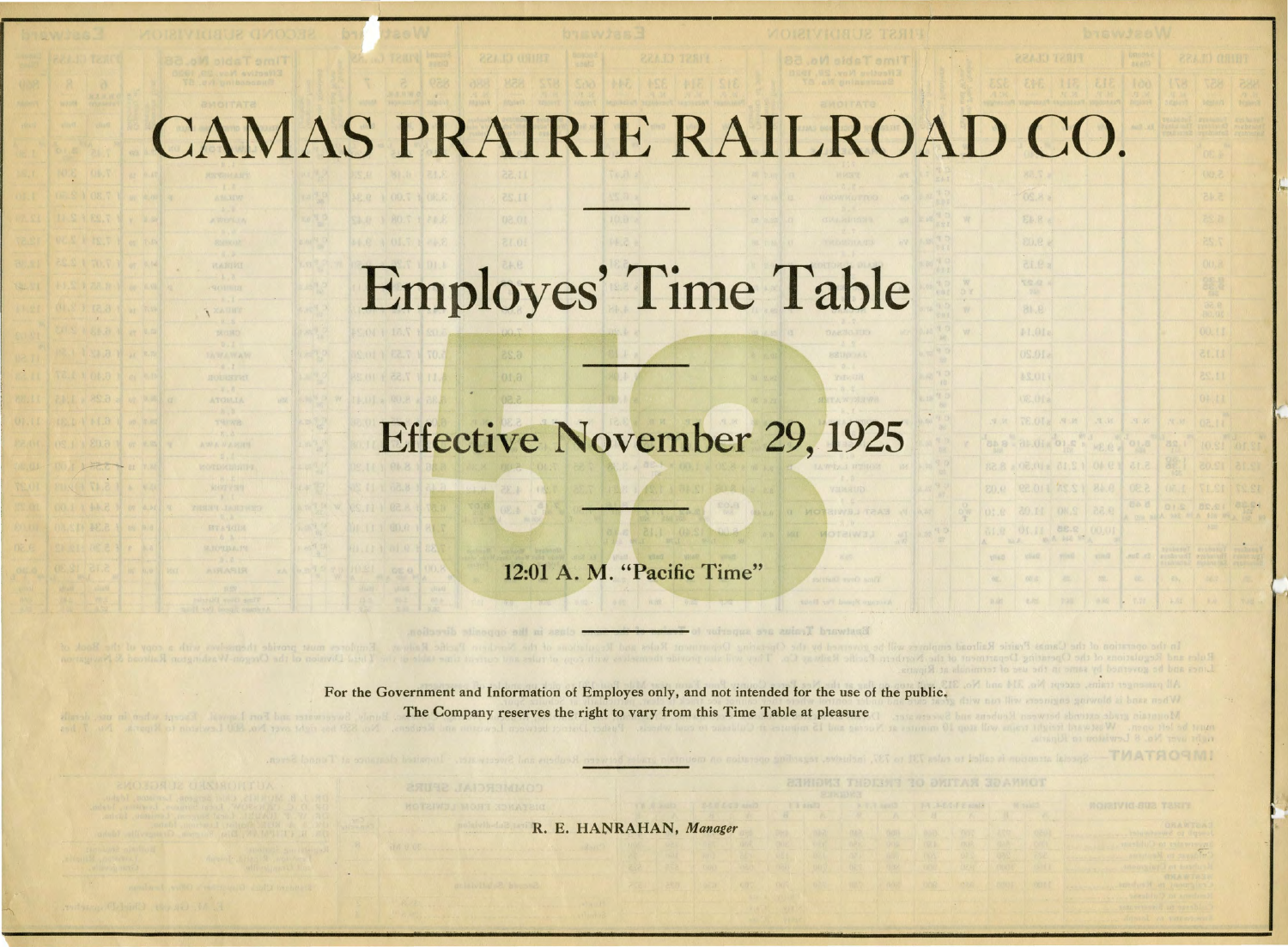|                  |                                                                                                              |                    | Westward         |                    |               |                                                     |              |             |                                    |                      | <b>West</b><br><b>SECOND SUBDIVISION</b><br><b>Eastward</b><br><b>ird</b><br><b>FIRST SUBDIVISION</b> |                                            |                                                           |                                                                                                                                                                                                                                                        |              |                    |                  |                                                                                               |                                          |      | <b>Eastward</b> |                                              |               |                                                                                                                                                |                                              |                                   |                                                                                                                        |               |                |
|------------------|--------------------------------------------------------------------------------------------------------------|--------------------|------------------|--------------------|---------------|-----------------------------------------------------|--------------|-------------|------------------------------------|----------------------|-------------------------------------------------------------------------------------------------------|--------------------------------------------|-----------------------------------------------------------|--------------------------------------------------------------------------------------------------------------------------------------------------------------------------------------------------------------------------------------------------------|--------------|--------------------|------------------|-----------------------------------------------------------------------------------------------|------------------------------------------|------|-----------------|----------------------------------------------|---------------|------------------------------------------------------------------------------------------------------------------------------------------------|----------------------------------------------|-----------------------------------|------------------------------------------------------------------------------------------------------------------------|---------------|----------------|
|                  | <b>THIRD CLASS</b>                                                                                           |                    | Second<br>Class  |                    |               | <b>FIRST CLASS</b>                                  |              |             |                                    |                      | Time Table No. 58                                                                                     |                                            |                                                           | <b>FIRST CLASS</b>                                                                                                                                                                                                                                     |              |                    | Second<br>Class  |                                                                                               | <b>THIRD CLASS</b>                       |      |                 | Second FIRST C. SS                           |               |                                                                                                                                                | Time Table No. 58                            |                                   | <b>FIRST CLASS</b> Second                                                                                              |               |                |
| 885              | 857                                                                                                          | 871                | 661              | 313                | 311           | 343                                                 | 323          | uel. S      |                                    |                      | Effective Nov. 29, 1925<br>Succeeding No. 57                                                          |                                            | 312                                                       | 314                                                                                                                                                                                                                                                    |              | 344<br>324         | 662              | 872<br>858                                                                                    |                                          | 886  | 859             | $5\overline{)}$                              |               |                                                                                                                                                | Effective Nov. 29, 1925<br>Succeeding No. 57 |                                   |                                                                                                                        | 8             | 860            |
| N. P.<br>Freight | Freight                                                                                                      | N. P.<br>Freight   | N. P.<br>Freight | N. P.<br>Passenger | N. P.         | Passenger Passenger Passenger                       | N. P.        |             | from                               |                      | <b>STATIONS</b>                                                                                       |                                            | N. P.<br>N. P.<br>Passenger Passenger Passenger Passenger |                                                                                                                                                                                                                                                        | N. P.        |                    | N. P.<br>Freight | N. P.<br>Freight                                                                              | N. P.<br>Freight<br>Freight              |      |                 | 0.W.R.& N.<br>Freight Passenger              | <b>Motor</b>  | <b>z</b>                                                                                                                                       | <b>STATIONS</b>                              |                                   | .W.R.& N.<br>Passenger                                                                                                 | Motor         | Freight        |
|                  | <b>Tuesdays Tuesdays Tuesdays</b><br>Thursdays Thursdays Thursdays Ex. Sun.<br>Saturdays Saturdays Saturdays |                    |                  | <b>Daily</b>       | Dally         | <b>Dally</b>                                        | Daily        | Table       | Sta<br>Dis-                        |                      | <b>TELEGRAPH OFFICES AND CALLS</b>                                                                    | Distance<br>Lewiston<br>Capacity<br>Tracks | <b>Daily</b>                                              | <b>Daily</b>                                                                                                                                                                                                                                           | <b>Daily</b> | <b>Daily</b>       | Ex. Sun.         | <b>Mondays Mondays Mondays</b><br>Wedn'sdys Wedn'sdys Wedn'sdays<br>Fridays Fridays Fridays   |                                          |      | <b>Daily</b>    | Daily                                        | Daily         | Wat<br>Tabl<br>Stat                                                                                                                            | TELEGRAPH OFFICES AND CALLS                  | Distan<br>Ripar<br>$5\frac{1}{2}$ | Daily                                                                                                                  | Daily         | <b>Daily</b>   |
|                  |                                                                                                              |                    |                  |                    |               | AM<br>$\mathbf{L}$                                  |              |             | C F                                | $0.0$ Ge             | GRANGEVILLE                                                                                           | 76.8 60                                    |                                                           |                                                                                                                                                                                                                                                        |              | 7.10               |                  |                                                                                               | 12.30                                    |      |                 | $3.10$ 6.45                                  | 9.20          | $\begin{array}{c c c c} \text{wc} & \text{C} & \text{P} & \text{o.o} & \text{De} \\ \text{T} & \text{72} & \text{o.o} & \text{Wn} \end{array}$ | LEWISTON<br>DN                               | 72.0 450                          | $^{\text{M}}$ 7.45                                                                                                     | 3.10          | 1.30           |
|                  | 4.30                                                                                                         |                    |                  |                    |               | 7.40                                                |              | $CY$ 143    | $CP$ <sub>7.</sub>                 |                      |                                                                                                       |                                            |                                                           |                                                                                                                                                                                                                                                        |              | 6.47               |                  |                                                                                               | 11.55                                    |      | 3.15            | 6.48                                         | 9.23          | $\begin{array}{ c c }\n\hline\nC & P & 1.0 \\ \hline\n71 & & \\\hline\n\end{array}$                                                            | <b>TRANSFER</b>                              | 71.0 15                           | 7.40                                                                                                                   | 3.04          | 1.24           |
|                  | 5.00                                                                                                         |                    |                  |                    |               | s 7.58                                              |              |             | 142<br>$ C P _{15}$                | F <sub>n</sub>       | FENN                                                                                                  | D 69.7 35                                  |                                                           |                                                                                                                                                                                                                                                        |              |                    |                  |                                                                                               |                                          |      |                 |                                              |               | $C_P 6.1$                                                                                                                                      | $-5.1 -$                                     |                                   | P 65.9 70 f 7.30 f 2.50                                                                                                |               | 1.10           |
|                  | 5.45                                                                                                         |                    |                  |                    |               | s 8.20                                              |              |             | 133                                | Co                   | COTTONWOOD                                                                                            | D 61.2 50                                  |                                                           |                                                                                                                                                                                                                                                        |              | 6.22               |                  |                                                                                               | 11.25                                    |      |                 | 3.30 f 7.00                                  | 9.34          |                                                                                                                                                | <b>WILMA</b><br>$-3.4-$                      |                                   | 62.5 $\frac{1}{7}$ f 7.23 f 2.41                                                                                       |               | 12.59          |
|                  | 6.25                                                                                                         |                    |                  |                    |               | $s$ 8.43                                            |              | W           | $ C P $ 24.<br>125                 | Rg.                  | FERDINAND                                                                                             | D 52.6 20                                  |                                                           |                                                                                                                                                                                                                                                        |              | $s$ 6.01           |                  |                                                                                               | 10.50                                    |      |                 | 3.45 f 7.08 f 9.42                           |               | $C_P_{9.5}$<br>63                                                                                                                              | <b>ALPOWA</b><br>$0.8 -$                     |                                   |                                                                                                                        |               |                |
|                  | 7.25                                                                                                         |                    |                  |                    |               | $s$ 9.03                                            |              |             | $C P$ <sub>32.1</sub> $V_0$<br>117 |                      | CRAIGMONT                                                                                             | D 44.7 30                                  |                                                           |                                                                                                                                                                                                                                                        |              | $s$ 5.44           |                  |                                                                                               | 10.15                                    |      |                 | 3.48 f 7.10 f 9.44                           |               | $C_{62}P_{10.3}$                                                                                                                               | <b>MOSES</b><br>$6.8 -$                      |                                   | 61.7 70 f 7.21 f 2.39                                                                                                  |               | 12.57          |
|                  | 8.00                                                                                                         |                    |                  |                    |               | $s$ 9.15                                            |              |             | $C P'$ 36.<br> 113                 |                      | CRAIG JUNCTION                                                                                        | 40.2                                       |                                                           |                                                                                                                                                                                                                                                        |              | $s$ 5.31           |                  |                                                                                               | 9.45                                     |      |                 | 4.10 $\vert f \vert 7.26 \vert f \vert 9.59$ |               | $W$ C P <sub>17.1</sub>                                                                                                                        | <b>INDIAN</b><br>$-5.4-$                     |                                   | 54.9 70 f 7.07 f 2.25                                                                                                  |               | 12.36          |
|                  | $\begin{array}{r} \mathbf{8.30} \\ \mathbf{9.35} \\ \mathrm{343} \end{array}$                                |                    |                  |                    |               | 9.27<br>857                                         |              | W<br>YC 109 | $C P$ 40.4 Ru                      |                      | $3.8 -$<br><b>REUBENS</b>                                                                             | D 36.4 30                                  |                                                           |                                                                                                                                                                                                                                                        |              | $s$ 5.21           |                  |                                                                                               | 9.02                                     |      |                 | 4 34 f 7.38 f 10.11                          |               | $C$ P <sub>22.5</sub><br>50                                                                                                                    | <b>BISHOP</b>                                |                                   | $\mathbb{P}$ 49.5 $\mathbb{Z}$ 70 f 6.55 f 2.14 12.20                                                                  |               |                |
|                  | 9.56<br>10.06                                                                                                |                    |                  |                    |               | 9.48                                                |              | W           | C P $_{47.0}$<br>$\boxed{102}$     |                      | $-6.6-$<br><b>NUCRAG</b>                                                                              | P 29.8 11                                  |                                                           |                                                                                                                                                                                                                                                        |              | 4.48               |                  |                                                                                               | 8.00                                     |      |                 | 4.42 f 7.42 f 10.15                          |               | $C$ $P_{24}$                                                                                                                                   | $-1.8-$<br><b>TRUAX</b>                      |                                   |                                                                                                                        |               |                |
|                  | 11.00                                                                                                        |                    |                  |                    |               | s10.14                                              |              | W           | C P 54.5<br>94                     | Cu                   | $-7.5-$<br><b>CULDESAC</b>                                                                            | D 22.3 20                                  |                                                           |                                                                                                                                                                                                                                                        |              | $s$ 4.26           |                  |                                                                                               | 7.00                                     |      |                 | 5.02 f 7.51 f 10.24                          |               | $C_{44}P_{28.1}$                                                                                                                               | $-3.8 -$<br>CRUM                             |                                   | 43.9 75 f 6.43 f 2.03                                                                                                  |               | 12.02          |
|                  | 11.15                                                                                                        |                    |                  |                    |               | s10.20                                              |              |             | $C P$ <sub>57.0</sub>              |                      | $-2.5-$<br><b>JACQUES</b>                                                                             | 19.8                                       |                                                           |                                                                                                                                                                                                                                                        |              | $s$ 4.13           |                  |                                                                                               | 6.25                                     |      |                 | 5.07 f 7.53 f 10.26                          |               | $C$ P <sub>29.1</sub><br>43                                                                                                                    | $-1.0$<br>WAWAWAI                            |                                   | 42.9 14 f 6.42 f 1.59                                                                                                  |               | 11.59          |
|                  | 11.25                                                                                                        |                    |                  |                    |               | f10.24                                              |              |             | 92<br>$C P_{58,6}$                 |                      | $-1.6-$<br><b>BUNDY</b>                                                                               | 18.2 15                                    |                                                           |                                                                                                                                                                                                                                                        |              | $f$ 4.08           |                  |                                                                                               | 6.10                                     |      |                 | 5.11 f 7.55 f 10.28                          |               | $C P$ <sub>30.1</sub>                                                                                                                          | $-1.0 -$<br><b>INTERIOR</b>                  |                                   |                                                                                                                        |               |                |
|                  | 11.40                                                                                                        |                    |                  |                    |               | s10.30                                              |              |             | 91<br>$C P_{61.2}$                 |                      |                                                                                                       |                                            |                                                           |                                                                                                                                                                                                                                                        |              | $ s\;4.00$         |                  |                                                                                               | 5.50                                     |      |                 | 5.35 s 8.09 s 10.41                          |               | $W$ C P <sub>36.0</sub> Ma                                                                                                                     | $-5.9-$<br><b>ALMOTA</b>                     |                                   | D 36.0 70 s 6.28 s 1.45                                                                                                |               | 11.35          |
|                  |                                                                                                              |                    |                  |                    |               |                                                     |              |             | 88<br>$C P_{63}$                   |                      | <b>SWEETWATER</b>                                                                                     | $15.6$ 20                                  |                                                           |                                                                                                                                                                                                                                                        |              |                    |                  |                                                                                               |                                          |      |                 | 6.00 f 8.25 f 10.56                          |               | $C P_{42}$                                                                                                                                     | $6.8 -$<br><b>SWIFT</b>                      |                                   |                                                                                                                        |               | 11.10          |
|                  | 11.50                                                                                                        | N. P.              | N. P.            | N. P.              |               | N. P. \$10.37 N. P.                                 |              |             |                                    | Fi                   | FORT LAPWAI<br>$-3.5 -$                                                                               |                                            | D 13.8 25 N. P.                                           | N. P.                                                                                                                                                                                                                                                  |              | N P. \$ 3.51 N. P. |                  | N. P.                                                                                         | $5.30 \, \r{N. P.}$<br>5.10 $^{4M}$ 8.45 |      |                 |                                              |               | 29                                                                                                                                             | $-5.3 -$                                     |                                   |                                                                                                                        |               |                |
|                  | $12.10$ 12.01                                                                                                | $1,25$<br>$311$    |                  |                    |               | $5.10 \t{s} 9.3 \t{s}$ $8.10 \t{} 10.46 \t{s} 8.45$ |              |             | $C P_{66,F}$<br>83                 |                      | <b>JOSEPH</b>                                                                                         |                                            |                                                           | $F\left[\left[10.3\right]\right]^{N_0}_{84g}$ , $\left[\frac{8}{5}\right]^{20}$ , $8.22\left[\frac{8}{5}\right]$ , $1.04\left[\frac{8}{5}\right]$ , $1.40\left[\frac{8}{5}\right]$ , $3.43\left[\frac{8}{5}\right]$ , $0.0\left[\frac{1}{1.45}\right]$ |              |                    |                  |                                                                                               |                                          |      |                 | 6.22 f 8.37 f 11.08                          |               | $C$ $P$ <sub>48</sub> .<br>24                                                                                                                  | <b>PENAWAWA</b><br>$5.2 -$                   |                                   | $\mathbb{P}$ 23.9 70 f 6.03 f 1.20 10.53                                                                               |               |                |
|                  | $12.15$ 12.05                                                                                                | $\frac{1.30}{324}$ |                  |                    |               | 5.15 f 9.40 f 2.15 s 10.50 s 8.53                   |              |             | $ C P _{67.4}$<br>82               | Ni                   | NORTH LAPWAI                                                                                          |                                            |                                                           | D 9.4 50 s 8.20 s 1.00 s 1.35 s 3.38 7 55                                                                                                                                                                                                              |              |                    |                  | 7.10                                                                                          | 5.00                                     | 8.35 |                 | 6.36 f 8.49 f 11.20                          |               | $C$ $P_{53,3}$                                                                                                                                 | <b>PURRINGTON</b><br>$-2.8$                  |                                   | 18.7 12 f 5.53 f 1.09                                                                                                  |               | 10.36          |
|                  | 12.27 12.17                                                                                                  | 1.50               |                  |                    |               | 5.30 9.48 f 2.25 f 10.59 9.03                       |              |             | $ C P _{73.5} $                    |                      | <b>GURNEY</b>                                                                                         |                                            |                                                           |                                                                                                                                                                                                                                                        |              |                    |                  |                                                                                               |                                          |      |                 | 6.45 f 8.55 f 11.26                          |               | $\begin{array}{ c } \hline \text{CP} \end{array}$ 56.                                                                                          | <b>PEYTON</b><br>$-1.4-$                     |                                   | $15.9 \quad 4 \quad \text{f} \quad 5.47 \quad \text{f} \quad 1.03$                                                     |               | 10.27          |
|                  | PM 324 A PM 314 A PM 344 A AM 872                                                                            |                    |                  |                    |               |                                                     |              |             |                                    |                      |                                                                                                       |                                            |                                                           |                                                                                                                                                                                                                                                        |              |                    |                  |                                                                                               |                                          |      |                 |                                              |               | 6.57 f 8.59 f 11.29 W C P 57.5                                                                                                                 | <b>CENTRAL FERRY</b><br>$-4.9-$              |                                   | $\begin{array}{ c c c c c c c c c } \hline & 14.5 & 70 & \text{f} & 5.44 & \text{f} & 1.00 & 10.22 \hline \end{array}$ |               |                |
|                  | 324                                                                                                          |                    |                  |                    | A PM 344 A AM | $10.00$ <b>2.35</b> 11.10 9.15                      | A AM         |             | C P 76.8<br>72                     | $\blacksquare$<br>Wn | LEWISTON<br>DN 0.0                                                                                    |                                            | <b>AM</b>                                                 | $8.00$   12.40   1.15   3.15<br>$L$ PM<br>L PM                                                                                                                                                                                                         |              | L PM 311 L         |                  |                                                                                               |                                          |      |                 | 7.18 f 9.09 f 11.40                          |               | $C P_{62.4}$<br>10 <sup>1</sup>                                                                                                                | <b>RIDPATH</b><br>$-40-$                     |                                   | $9.6$ 28 f 5.34 f12.50                                                                                                 |               | 10.03          |
|                  | <b>Tuesdays Tuesdays Tuesdays</b><br>Thursdays Thursdays Thursdays Ex. Sun.<br>Saturdays Saturdays Saturdays |                    |                  | <b>Daily</b>       | Daily         | <b>Daily</b>                                        | <b>Daily</b> |             |                                    |                      | 76.8                                                                                                  |                                            | <b>Daily</b>                                              | <b>Daily</b>                                                                                                                                                                                                                                           | <b>Daily</b> | <b>Daily</b>       |                  | Mondays Mondays Mondays<br>Ex Sun. Wedn'sdys Wedn'sdays Wedn'sdays<br>Fridays Fridays Fridays |                                          |      |                 | 7.33 f 9.16 f 11.49                          |               | $C$ $P$ 66.4                                                                                                                                   | <b>FLAGPOLE</b><br>$-5.6 -$                  |                                   | $5.6$ 3 f 5.26 f12.42                                                                                                  |               | 9.50           |
| .25              | 7.55                                                                                                         | .45                | .35              | .22                | .25           | 3.30                                                | .30          |             |                                    |                      | Time Over District                                                                                    |                                            | .22                                                       | .24                                                                                                                                                                                                                                                    | .22.         | 3.55               | .30              | .30                                                                                           | 8.00                                     | .38  |                 | <b>APM 860 APM</b>                           |               | 8.00 930 12.01 CY CP72.0 Ax<br>W 0                                                                                                             | RIPARIA<br><b>DN</b>                         | 0.0 70                            | $5.15$ 12.30<br><b>L</b> <sub>PM</sub>                                                                                 |               | 9.30<br>PM 5 L |
|                  | 9.4                                                                                                          | 15.4               | 17.7             | 28.0               | 24.7          | 23.3                                                | 20.6         |             |                                    |                      | Average Speed Per Hour                                                                                |                                            | 28.0                                                      | 23.6                                                                                                                                                                                                                                                   | 28.0         | 216                | 20.6             | 20.6                                                                                          | 9.6                                      | 157  | Daily<br>4.50   | Daily<br>2.45                                | Daily<br>2.41 |                                                                                                                                                | 72.0<br><b>Time Over District</b>            |                                   | Daily<br>2.30                                                                                                          | Daily<br>2.40 | Daily<br>4.00  |
| 24.7             |                                                                                                              |                    |                  |                    |               |                                                     |              |             |                                    |                      |                                                                                                       |                                            |                                                           |                                                                                                                                                                                                                                                        |              |                    |                  |                                                                                               |                                          |      | 16.6            | 26.2                                         | 26.2          |                                                                                                                                                | Average Speed Per Hour                       |                                   | 27.8 262                                                                                                               |               |                |

## Eastward Trains are superior to Trains of the same class in the opposite direction.

In the operation of the Camas Prairie Railroad employes will be governed by the Operating Department Rules and Regulations of the Northern Pacific Railway. Employes must provide themselves with a copy of the Book of Rules and Regulations of the Operating Department of the Northern Pacific Railway Co. They will also provide themselves with copy of rules and current time table of the Third Division of the Oregon-Washington Railroad & Na Lines and be governed by same in the use of terminals at Riparia.

All passenger trains, except No. 314 and No. 313, will stop on flag at the Nez Perce County Poor Farm near Mile Post 130 to pick up and let off passengers. For the Use

When sand is blowing engineers will run with great care and under control where they cannot see track is clear, particularly at Schultz Spur.

Mountain grade extends between Reubens and Sweetwater. Derails are located as follows: Cottonwood, Craigmont, Craig Junction, Reubens, Nucrag, Culdesac, Bundy, Sweetwater and Fort Lapwai. Except when in use, derails must be left open. Westward freight trains will stop 10 minutes at Nucrag and 15 minutes at Culdesac to cool wheels. Pusher District between Lewiston and Reubens. No. 859 has right over No. 860 Lewiston to Riparia. No. 7 h right over No. 8 Lewiston to Riparia.

**IMPORTANT** Special attention is called to rules 731 to 737, inclusive, regarding operation on mountain grades between Reubens and Sweetwater. Impaired clearance at Tunnel Seven.

|                                         |                |      |                      | TONNAGE RATING OF FREIGHT ENGINES | <b>COMMERCIAL SPURS</b> | AU          |                |             |              |                   |     |              |                               |                 |                                    |
|-----------------------------------------|----------------|------|----------------------|-----------------------------------|-------------------------|-------------|----------------|-------------|--------------|-------------------|-----|--------------|-------------------------------|-----------------|------------------------------------|
| <b>FIRST SUB-DIVISION</b>               | <b>Class M</b> |      | Class S 1-2-3-4, F-1 |                                   |                         | Class F.F 4 | <b>ENGINES</b> | Class E 1   |              | Class E 2-3 D 2-3 |     | Class B. B 1 | <b>DISTANCE FROM LEWISTON</b> |                 | DR. J. B. MOR<br>DR. O. C. CAR     |
|                                         |                | В    |                      |                                   |                         |             |                |             | $\mathbf{A}$ | B.                |     |              |                               | Car             | DR. W. P. HAI                      |
| <b>EASTWARD</b><br>Joseph to Sweetwater | 1050           | 975  | 700                  | 640                               | 600                     | 540         | 540            | 486         | 480          | 432               | 450 | 405          | <b>First Sub-division</b>     | <b>Capacity</b> | DR. S. A. ROE<br>DR. B. CHIPM      |
| Sweetwater to Culdesac                  | 600            | 550  | 500                  | 450                               | 400                     | 350         | 350            | 300         | 300          | 250               | 250 | 200          | 39.9 Mi.<br>${\rm Clicks}$    | 8               |                                    |
| Culdesac to Reubens                     | 325            | 250  | 250                  | 200                               | 200                     | 150         | 150            | 130         | 125          | 100               | 100 | 75           |                               |                 | Registering Static<br>Lewiston, Ri |
| Reubens to Craigmont                    | 1100           | 1000 | 950                  | 900                               | 800                     | 750         | 700            | 650         | 650          | 600               | 575 | 525          |                               |                 | and Grangev                        |
| <b>WESTWARD</b><br>Craigmont to Reubens | 1100           | 1000 | 950                  | 900                               | 800                     | 750         | 750            | 700         | 700          | 650               | 625 | 575          | <b>Second Subdivision</b>     |                 | <b>Standard Clo</b>                |
|                                         |                |      |                      |                                   |                         |             |                | Thirty Cars |              |                   |     |              | $33.8$ $"$<br>Hunts_          |                 |                                    |
| Culdesac to Sweetwater                  |                |      |                      |                                   |                         |             |                | Sixty       | Cars         |                   |     |              | 39.8"                         |                 |                                    |
| Sweetwater to Joseph                    |                |      |                      |                                   |                         |             |                | Sixty       | Cars         |                   |     |              |                               |                 |                                    |

**JTHORIZED SURGEONS** RIS, Chief Surgeon, Lewiston, Idaho.<br>RSSOW, Local Surgeon, Lewiston, Idaho.<br>BEL, Local Surgeon, Lewiston, Idaho. REE, Social Surgeon, Lewiston, Talano.<br>RN, Dist. Surgeon, Grangeville, Idaho.

**Bulletin Stations:** ons: Lewiston, Riparia,<br>Grangeville. iparia, Joseph<br>ille.

ck Dispatcher's Office, Lewiston

E. M. GRANT, Chief Dispatcher.